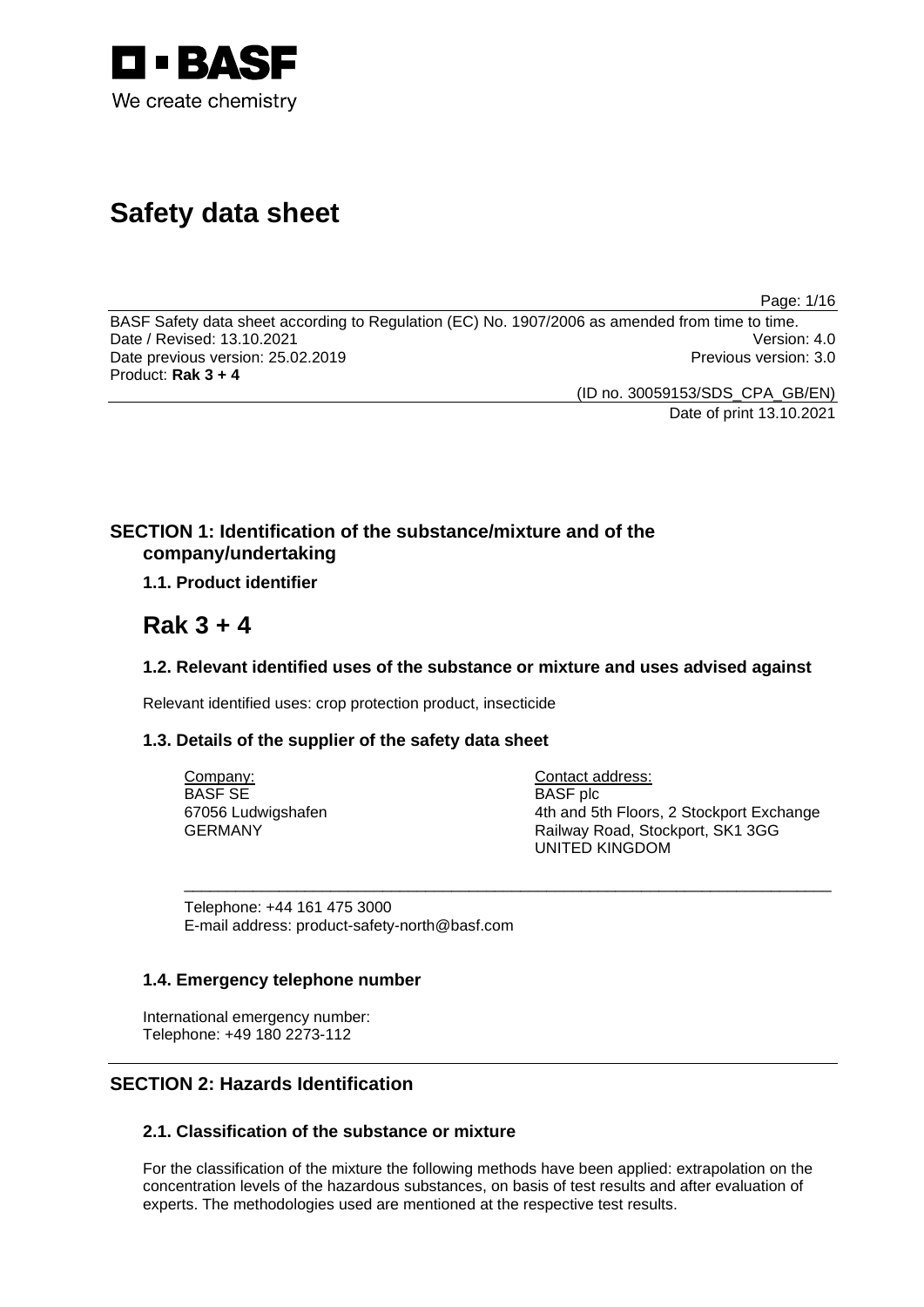Page: 2/16

BASF Safety data sheet according to Regulation (EC) No. 1907/2006 as amended from time to time. Date / Revised: 13.10.2021 **Version: 4.0** Date previous version: 25.02.2019 **Previous version: 3.0** Previous version: 3.0 Product: **Rak 3 + 4** 

> (ID no. 30059153/SDS\_CPA\_GB/EN) Date of print 13.10.2021

According to Regulation (EC) No 1272/2008 [CLP]

| Skin Corr./Irrit. 2 | H315 Causes skin irritation.                          |
|---------------------|-------------------------------------------------------|
| Skin Sens. 1        | H317 May cause an allergic skin reaction.             |
| Aquatic Chronic 2   | H411 Toxic to aquatic life with long lasting effects. |

For the classifications not written out in full in this section the full text can be found in section 16.

# **2.2. Label elements**

Globally Harmonized System (GHS) in accordance with UK regulations.

Pictogram:



Signal Word: Warning

| <b>Hazard Statement:</b><br>H315<br>H317<br>H411<br>EUH401 | Causes skin irritation.<br>May cause an allergic skin reaction.<br>Toxic to aquatic life with long lasting effects.<br>To avoid risks to human health and the environment, comply with the<br>instructions for use. |
|------------------------------------------------------------|---------------------------------------------------------------------------------------------------------------------------------------------------------------------------------------------------------------------|
| <b>Precautionary Statement:</b>                            |                                                                                                                                                                                                                     |
| P101<br>P102                                               | If medical advice is needed, have product container or label at hand.<br>Keep out of reach of children.                                                                                                             |
| P103                                                       | Read carefully and follow all instructions.                                                                                                                                                                         |
| Precautionary Statements (Prevention):                     |                                                                                                                                                                                                                     |
| P280                                                       | Wear protective gloves.                                                                                                                                                                                             |
| P261                                                       | Avoid breathing mist.                                                                                                                                                                                               |
| P272                                                       | Contaminated work clothing should not be allowed out of the workplace.                                                                                                                                              |
| P264                                                       | Wash contaminated body parts thoroughly after handling.                                                                                                                                                             |
| P273                                                       | Avoid release to the environment.                                                                                                                                                                                   |
| Precautionary Statements (Response):                       |                                                                                                                                                                                                                     |
| P303 + P352                                                | IF ON SKIN (or hair): Wash with plenty of soap and water.                                                                                                                                                           |
| P333 + P311                                                | If skin irritation or rash occurs: Call a POISON CENTER or physician.                                                                                                                                               |
| P332 + P313                                                | If skin irritation occurs: Get medical advice/attention.                                                                                                                                                            |
| P362 + P364                                                | Take off contaminated clothing and wash it before reuse.                                                                                                                                                            |
| P391                                                       | Collect spillage.                                                                                                                                                                                                   |
| Precautionary Statements (Disposal):                       |                                                                                                                                                                                                                     |
| P501                                                       | Dispose of contents/container to a licensed hazardous-waste disposal<br>contractor or collection site except for empty clean containers which can<br>be disposed of as non-hazardous waste.                         |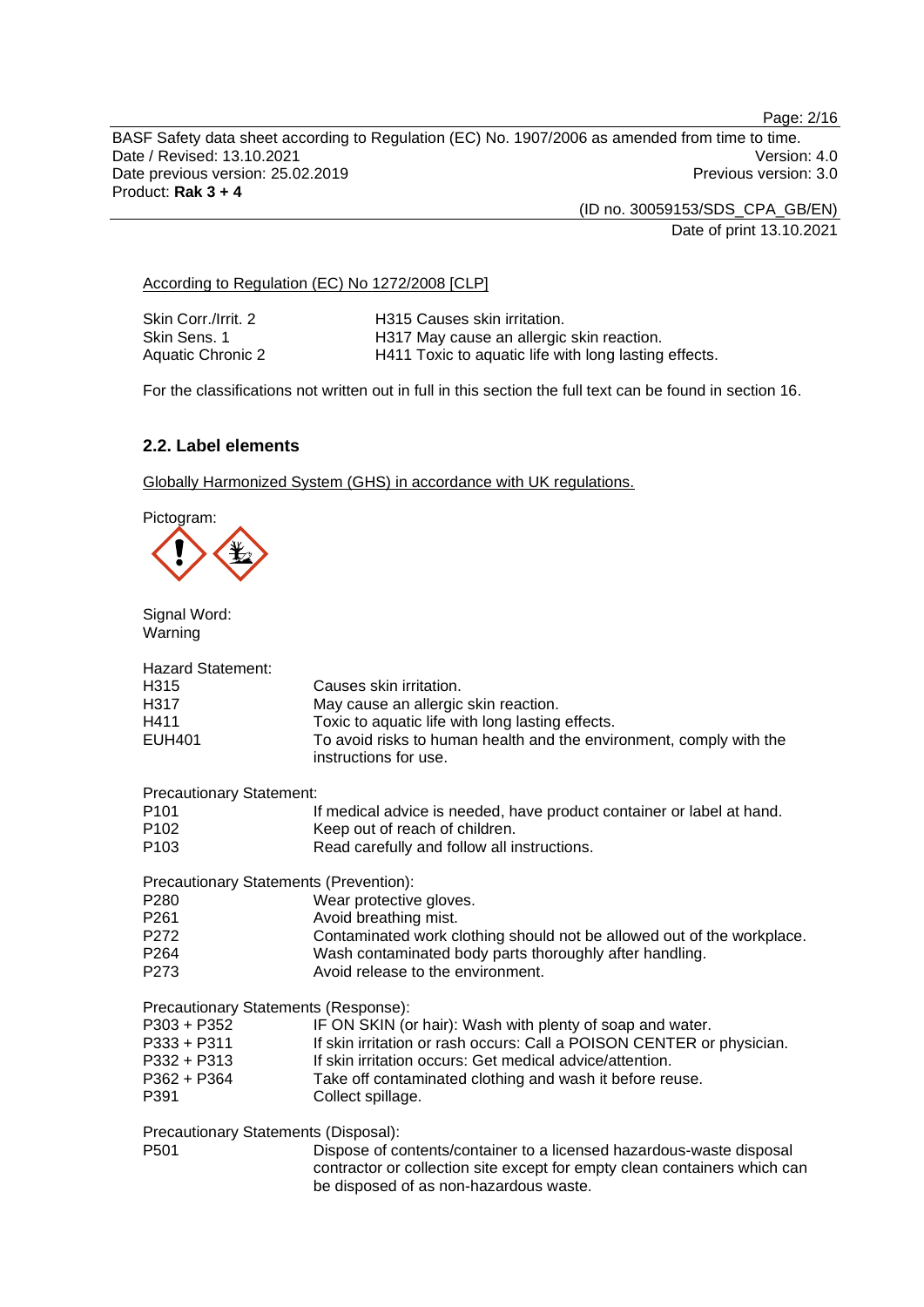Page: 3/16

BASF Safety data sheet according to Regulation (EC) No. 1907/2006 as amended from time to time. Date / Revised: 13.10.2021 **Version: 4.0** Date previous version: 25.02.2019 **Previous version: 3.0** Previous version: 3.0 Product: **Rak 3 + 4** 

> (ID no. 30059153/SDS\_CPA\_GB/EN) Date of print 13.10.2021

# According to Regulation (EC) No 1272/2008 [CLP]

Hazard determining component(s) for labelling: Z11-Tetradecenylacetate, E8,E10-Dodecadienol

# **2.3. Other hazards**

According to Regulation (EC) No 1272/2008 [CLP]

See section 12 - Results of PBT and vPvB assessment.

If applicable information is provided in this section on other hazards which do not result in classification but which may contribute to the overall hazards of the substance or mixture.

# **SECTION 3: Composition/Information on Ingredients**

### **3.1. Substances**

Not applicable

### **3.2. Mixtures**

#### Chemical nature

crop protection agent in multichamber ampoula, pheromone, Vapor releasing product (VP)

Hazardous ingredients (GHS) according to Regulation (EC) No. 1272/2008

E8,E10-Dodecadienol

Content (W/W): 4.19 % CAS Number: 33956-49-9 EC-Number: 251-761-2

Skin Corr./Irrit. 2 Skin Sens. 1 Aquatic Acute 1 Aquatic Chronic 2 H315, H317, H411, H400

Z11-Tetradecenylacetate Content (W/W): 4.05 % CAS Number: 20711-10-8 EC-Number: 243-982-8

Aquatic Acute 1 H400

For the classifications not written out in full in this section, including the hazard classes and the hazard statements, the full text is listed in section 16.

# **SECTION 4: First-Aid Measures**

**4.1. Description of first aid measures**  Remove contaminated clothing.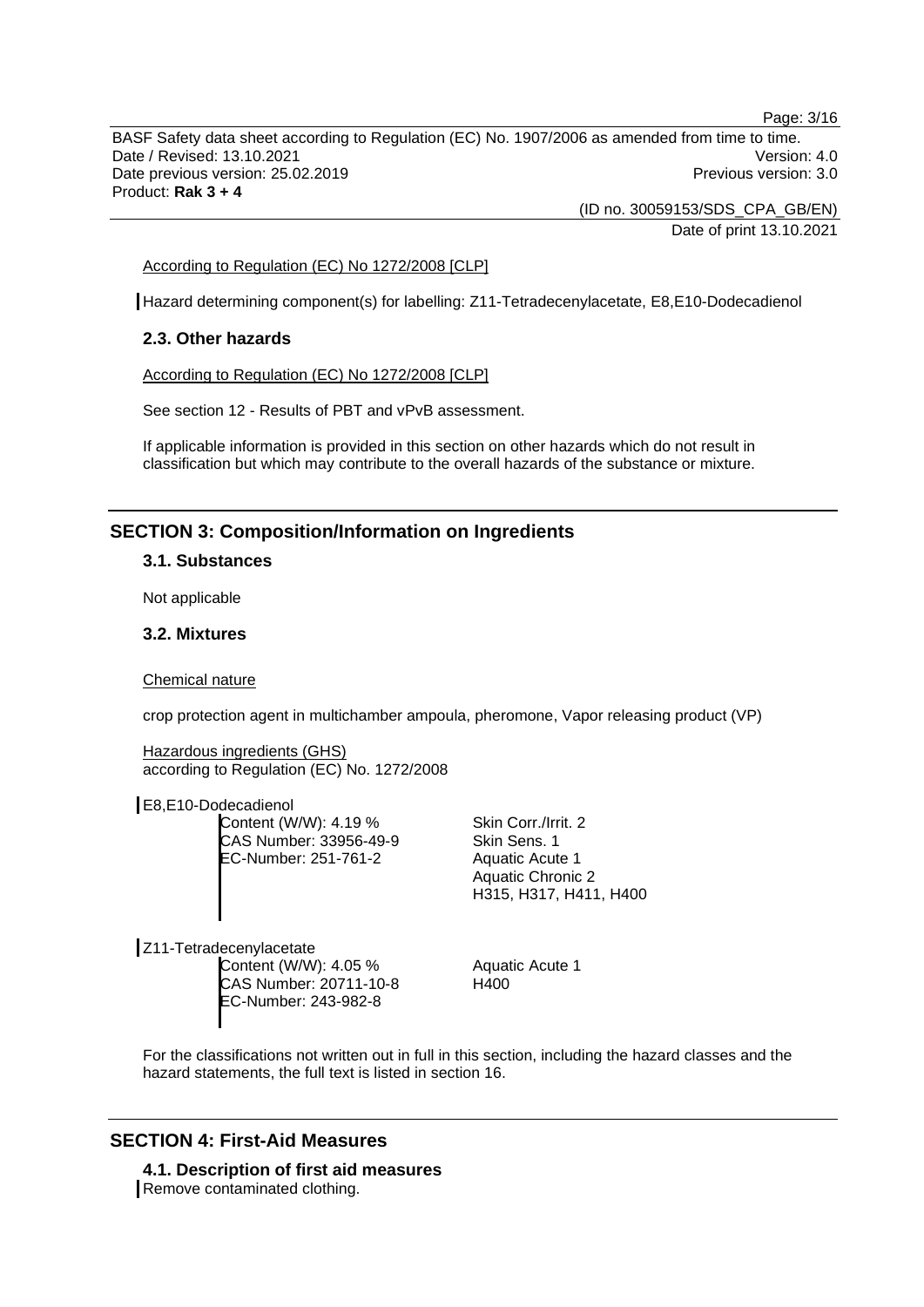Page: 4/16

BASF Safety data sheet according to Regulation (EC) No. 1907/2006 as amended from time to time. Date / Revised: 13.10.2021 Version: 4.0 Date previous version: 25.02.2019 **Previous version: 3.0** Previous version: 3.0 Product: **Rak 3 + 4** 

(ID no. 30059153/SDS\_CPA\_GB/EN)

Date of print 13.10.2021

Show container, label and/or safety data sheet to physician.

If inhaled: Keep patient calm, remove to fresh air, seek medical attention.

On skin contact: Wash thoroughly with soap and water

On contact with eyes:

Wash affected eyes for at least 15 minutes under running water with eyelids held open, consult an eye specialist.

On ingestion:

Immediately rinse mouth and then drink 200-300 ml of water, seek medical attention.

# **4.2. Most important symptoms and effects, both acute and delayed**

Symptoms: Information, i.e. additional information on symptoms and effects may be included in the GHS labeling phrases available in Section 2 and in the Toxicological assessments available in Section 11., (Further) symptoms and / or effects are not known so far

**4.3. Indication of any immediate medical attention and special treatment needed**  Treatment: Treat according to symptoms (decontamination, vital functions), no known specific antidote.

# **SECTION 5: Fire-Fighting Measures**

# **5.1. Extinguishing media**

Suitable extinguishing media: water spray, carbon dioxide, dry powder, foam

### **5.2. Special hazards arising from the substance or mixture**

Endangering substances: carbon monoxide, Carbon dioxide, nitrogen oxides Advice: The substances/groups of substances mentioned can be released in case of fire.

### **5.3. Advice for fire-fighters**

Special protective equipment:

Wear self-contained breathing apparatus and chemical-protective clothing.

Further information:

Collect contaminated extinguishing water separately, do not allow to reach sewage or effluent systems. Dispose of fire debris and contaminated extinguishing water in accordance with official regulations. In case of fire and/or explosion do not breathe fumes. Keep containers cool by spraying with water if exposed to fire.

# **SECTION 6: Accidental Release Measures**

**6.1. Personal precautions, protective equipment and emergency procedures**  Use personal protective clothing. Avoid contact with the skin, eyes and clothing.

### **6.2. Environmental precautions**

Do not discharge into the subsoil/soil. Do not discharge into drains/surface waters/groundwater.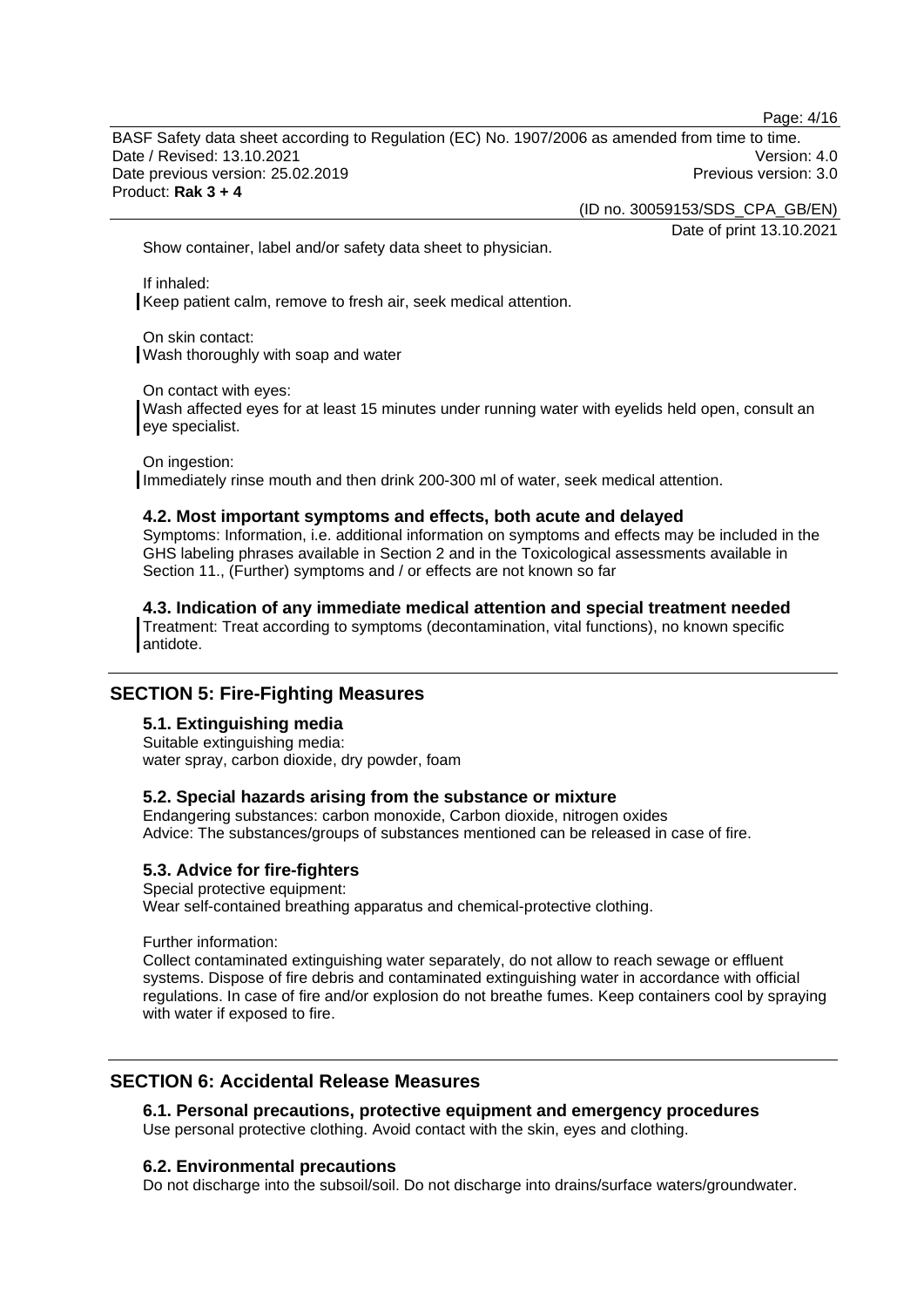Page: 5/16

BASF Safety data sheet according to Regulation (EC) No. 1907/2006 as amended from time to time. Date / Revised: 13.10.2021 Version: 4.0 Date previous version: 25.02.2019 **Previous version: 3.0** Previous version: 3.0 Product: **Rak 3 + 4** 

(ID no. 30059153/SDS\_CPA\_GB/EN)

Date of print 13.10.2021

Do not allow contamination of public drains or surface or ground waters. Inform local water plc if spillage enters drains and the Environment Agency (England & Wales), the Scottish Environmental Protection Agency (Scotland), or the Environment and Heritage Service (Northern Ireland) if it enters surface or ground waters. Keep people and animals away.

# **6.3. Methods and material for containment and cleaning up**

For small amounts: Sweep/shovel up.

For large amounts: Sweep/shovel up.

Dispenser/ampoules should be collected. Contain and collect mechanically and dispose of in accordance with local regulations. Collect waste in suitable containers, which can be labeled and sealed. Clean contaminated floors and objects thoroughly with water and detergents, observing environmental regulations. Wear suitable protective equipment.

### **6.4. Reference to other sections**

Information regarding exposure controls/personal protection and disposal considerations can be found in section 8 and 13.

# **SECTION 7: Handling and Storage**

# **7.1. Precautions for safe handling**

No special measures necessary if stored and handled correctly. Ensure thorough ventilation of stores and work areas. When using do not eat, drink or smoke. Hands and/or face should be washed before breaks and at the end of the shift.

Protection against fire and explosion:

Keep away from sources of ignition - No smoking. The product is combustible.

### **7.2. Conditions for safe storage, including any incompatibilities**

Segregate from foods and animal feeds. Odour-releasing: Segregate from products sensitive to odours.

Further information on storage conditions: Keep in a cool place. Keep at temperature not exceeding 5 °C.

Storage stability: Avoid prolonged storage. Storage stability is based upon ambient temperatures and conditions described.

Protect from temperatures above: 5 °C Diffusion if stored for extended periods above the indicated temperature.

# **7.3. Specific end use(s)**

For the relevant identified use(s) listed in Section 1 the advice mentioned in this section 7 is to be observed.

# **SECTION 8: Exposure Controls/Personal Protection**

# **8.1. Control parameters**

Components with occupational exposure limits

No substance specific occupational exposure limits known.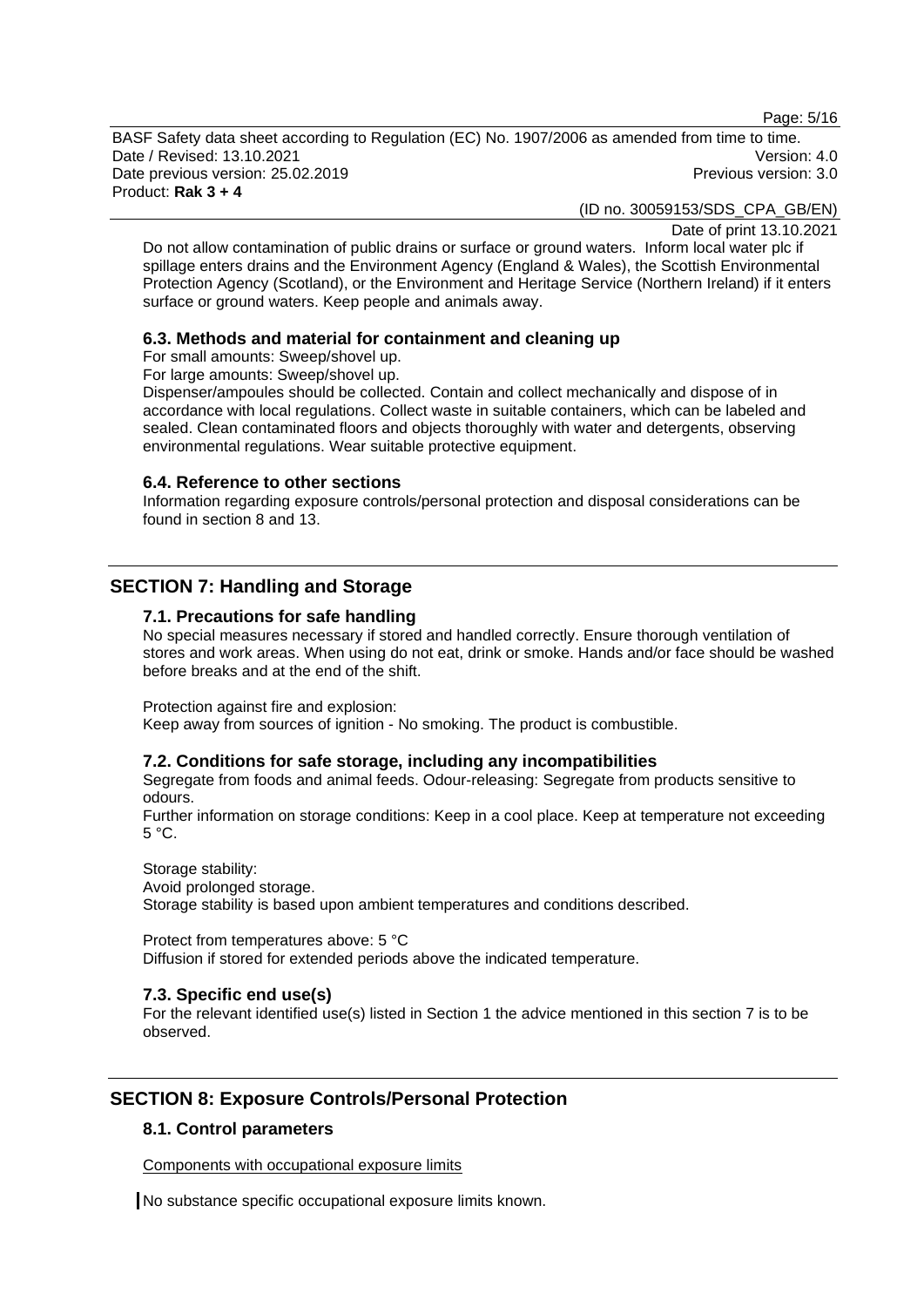Page: 6/16

BASF Safety data sheet according to Regulation (EC) No. 1907/2006 as amended from time to time. Date / Revised: 13.10.2021 Version: 4.0 Date previous version: 25.02.2019 **Previous version: 3.0** Previous version: 3.0 Product: **Rak 3 + 4** 

> (ID no. 30059153/SDS\_CPA\_GB/EN) Date of print 13.10.2021

Refer to the current edition of HSE Guidance Note EH40 Occupational Exposure Limits (United Kingdom). For normal use and handling refer to the product label/leaflet.

# **8.2. Exposure controls**

Personal protective equipment

Respiratory protection: Respiratory protection not required.

Hand protection:

Suitable chemical resistant safety gloves (EN ISO 374-1) also with prolonged, direct contact (Recommended: Protective index 6, corresponding > 480 minutes of permeation time according to EN ISO 374-1): E.g. nitrile rubber (0.4 mm), chloroprene rubber (0.5 mm), butyl rubber (0.7 mm) etc.

Eye protection: Safety glasses with side-shields (frame goggles) (e.g. EN 166)

General safety and hygiene measures

The statements on personal protective equipment in the instructions for use apply when handling crop-protection agents in final-consumer packing. Wearing of closed work clothing is recommended. Store work clothing separately. Keep away from food, drink and animal feeding stuffs.

# **SECTION 9: Physical and Chemical Properties**

# **9.1. Information on basic physical and chemical properties**

| Form:<br>Colour:<br>Odour: | liquid<br>brown<br>strong specific odour                        |
|----------------------------|-----------------------------------------------------------------|
| Odour threshold:           |                                                                 |
|                            | Not determined due to potential<br>health hazard by inhalation. |
| pH value:                  | approx. $5 - 7$                                                 |
|                            | (approx. $20 °C$ )                                              |
|                            | (saturated solution)                                            |
| Melting point:             | approx. $0^{\circ}$ C                                           |
|                            | The data given are those of the                                 |
|                            | active ingredient.                                              |
| Boiling point:             | approx. 117 °C                                                  |
|                            | The data given are those of the                                 |
|                            | active ingredient.                                              |
| Flash point:               | approx. 138 °C                                                  |
| Evaporation rate:          |                                                                 |
|                            | not applicable                                                  |
| Flammability:              | not applicable                                                  |
|                            |                                                                 |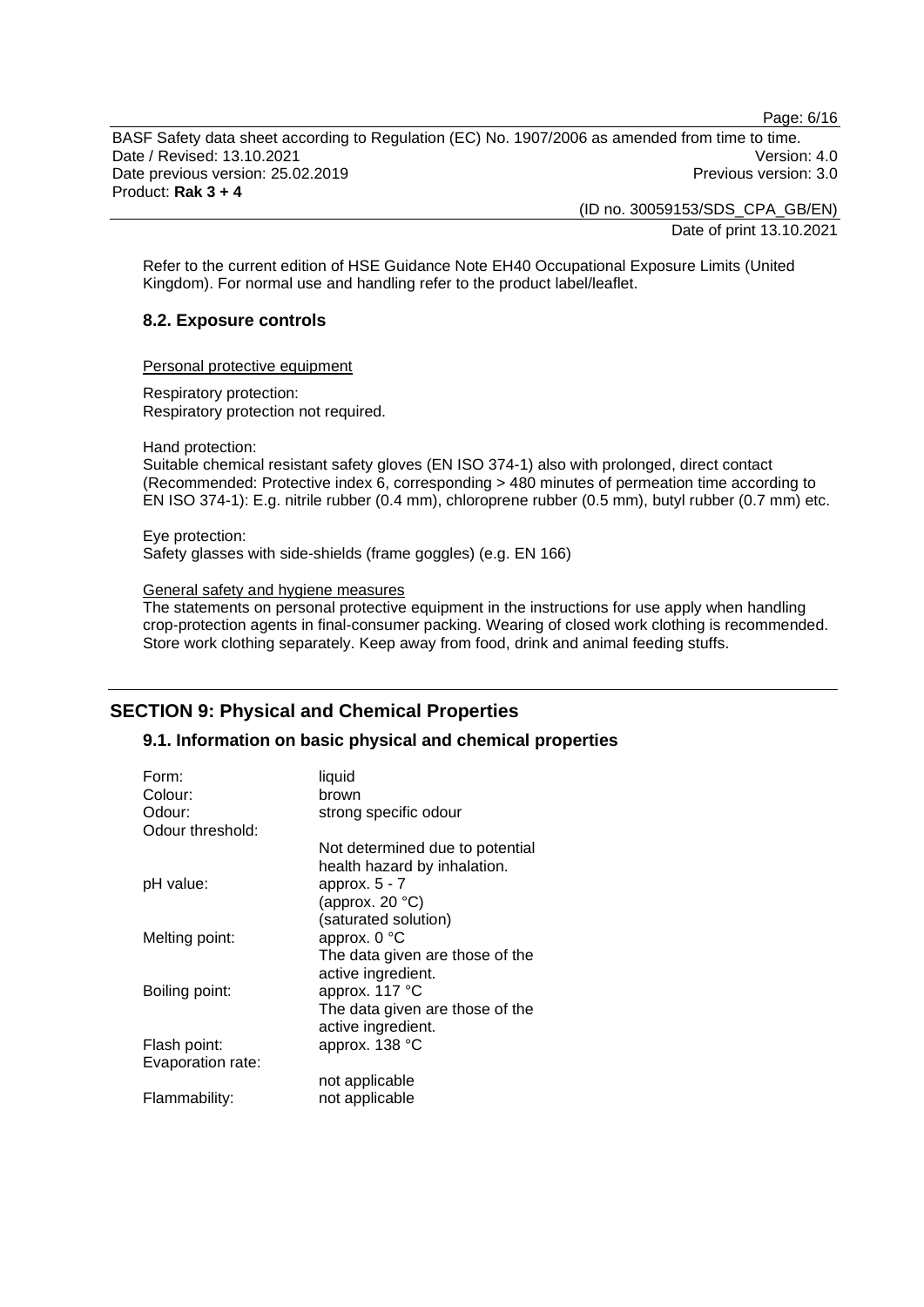BASF Safety data sheet according to Regulation (EC) No. 1907/2006 as amended from time to time. Date / Revised: 13.10.2021 Version: 4.0 Date previous version: 25.02.2019 **Previous version: 3.0** Previous version: 3.0 Product: **Rak 3 + 4** 

Date of print 13.10.2021 Lower explosion limit: As a result of our experience with this product and our knowledge of its composition we do not expect any hazard as long as the product is used appropriately and in accordance with the intended use. Upper explosion limit: As a result of our experience with this product and our knowledge of its composition we do not expect any hazard as long as the product is used appropriately and in accordance with the intended use. Ignition temperature: approx. 235 °C Vapour pressure: approx. 0.00016 hPa  $(20 °C)$ Information based on the main components. Density: approx. 0.88 g/cm3 (20 °C) data refers to the ingredients of compartment 2 Relative vapour density (air): not applicable Solubility in water: of low solubility, Information based on the main components. Partitioning coefficient n-octanol/water (log Kow): not applicable Thermal decomposition: No decomposition if stored and handled as prescribed/indicated. Viscosity, dynamic: approx. 6.11 mPa.s (20 °C) Explosion hazard: not explosive Fire promoting properties: Based on its structural properties the product is not classified as oxidizing.

# **9.2. Other information**

Other Information: The product consists of a a pheromone blend filled into a dispenser. Stated information applies for the dispenser content if not differently indicated.

### **SECTION 10: Stability and Reactivity**

#### **10.1. Reactivity**

No hazardous reactions if stored and handled as prescribed/indicated.

#### **10.2. Chemical stability**

The product is stable if stored and handled as prescribed/indicated.

#### **10.3. Possibility of hazardous reactions**

No hazardous reactions if stored and handled as prescribed/indicated.

Page: 7/16

(ID no. 30059153/SDS\_CPA\_GB/EN)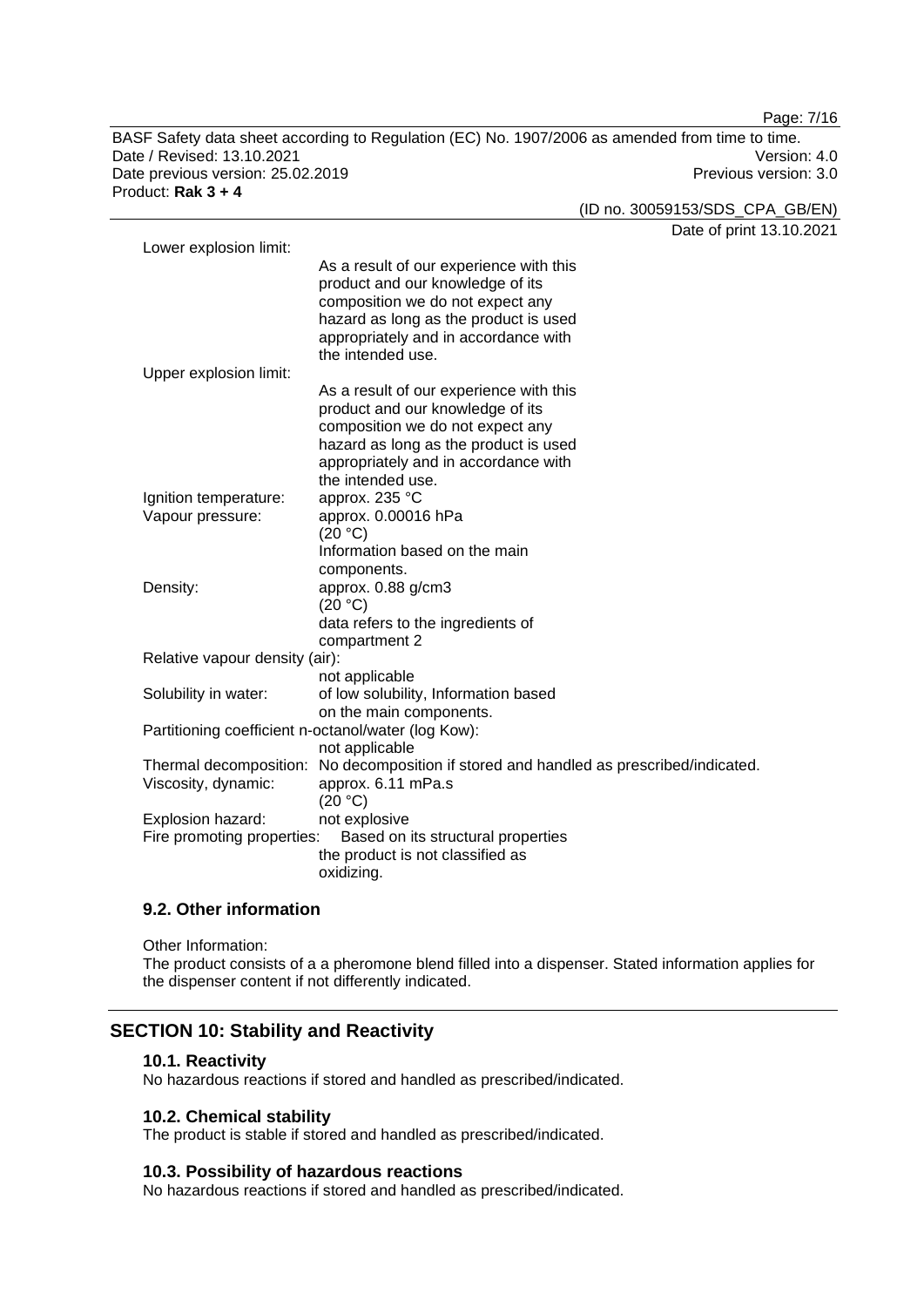Page: 8/16

BASF Safety data sheet according to Regulation (EC) No. 1907/2006 as amended from time to time. Date / Revised: 13.10.2021 Version: 4.0 Date previous version: 25.02.2019 **Previous version: 3.0** Previous version: 3.0 Product: **Rak 3 + 4** 

> (ID no. 30059153/SDS\_CPA\_GB/EN) Date of print 13.10.2021

**10.4. Conditions to avoid** 

See SDS section 7 - Handling and storage.

# **10.5. Incompatible materials**

Substances to avoid: strong bases, strong acids, strong oxidizing agents

# **10.6. Hazardous decomposition products**

Hazardous decomposition products: No hazardous decomposition products if stored and handled as prescribed/indicated.

# **SECTION 11: Toxicological Information**

# **11.1. Information on toxicological effects**

Acute toxicity

Assessment of acute toxicity:

The product has not been tested. The statement has been derived from the properties of the individual components. Virtually nontoxic after a single skin contact. Virtually nontoxic by inhalation. Virtually nontoxic after a single ingestion.

*Information on: E8,E10-Dodecadienol*

*Experimental/calculated data: LD50 rat (oral): > 5,000 mg/kg* 

*Information on: Z11-Tetradecenylacetate*

*Experimental/calculated data: LD50 rat (oral): > 5,000 mg/kg*  ----------------------------------

*Information on: E8,E10-Dodecadienol Experimental/calculated data: LC50 rat (by inhalation): > 5.26 mg/l 4 h No mortality was observed. Tested as dust aerosol.* 

*Information on: Z11-Tetradecenylacetate Experimental/calculated data: LC50 rat (by inhalation): > 5.3 mg/l 4 h*  -----------------------------------

*Information on: E8,E10-Dodecadienol Experimental/calculated data: LD50 rat (dermal): > 2,000 mg/kg No mortality was observed.* 

*Information on: Z11-Tetradecenylacetate Experimental/calculated data: LD50 rat (dermal): > 5,000 mg/kg*  ----------------------------------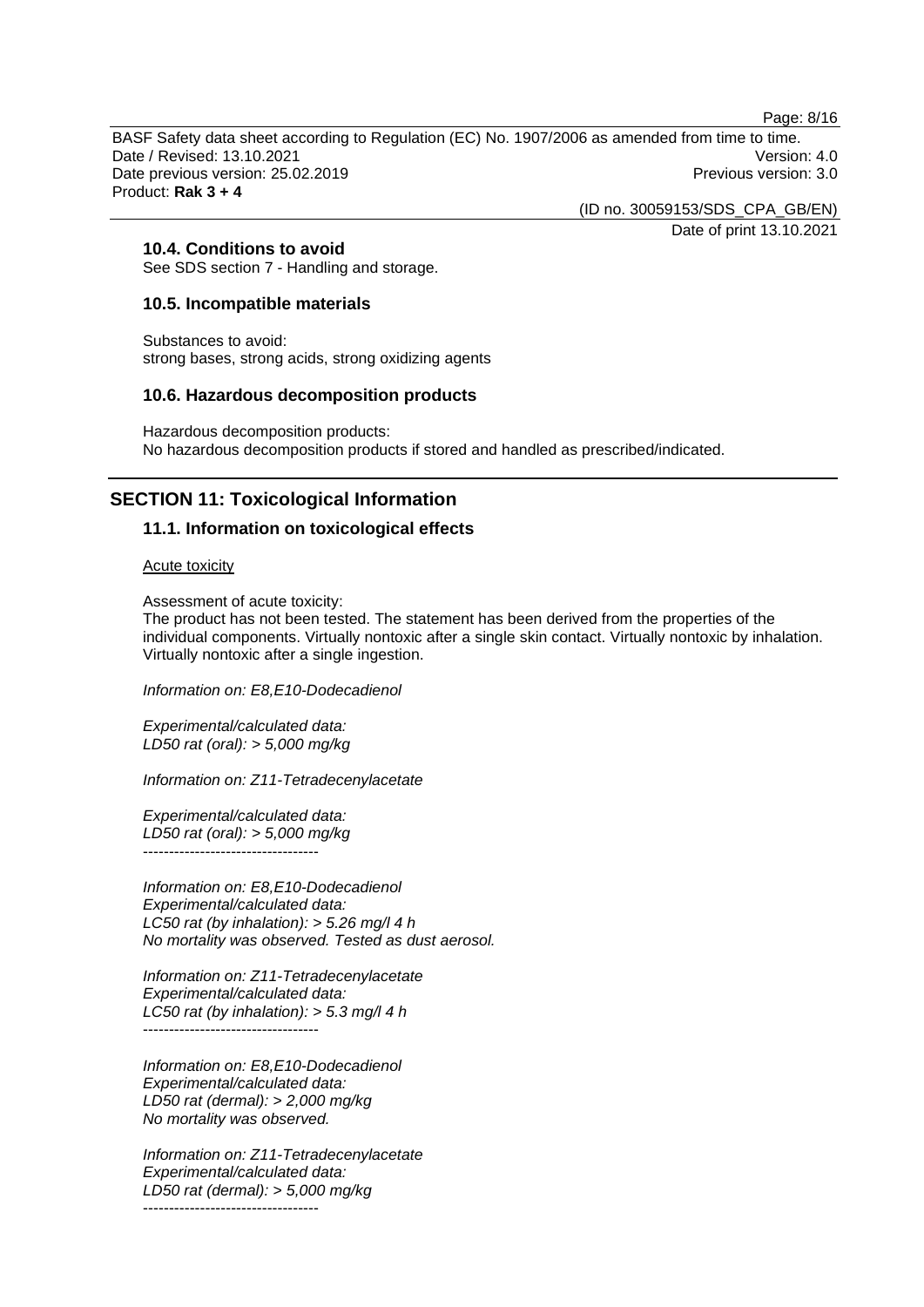Page: 9/16

BASF Safety data sheet according to Regulation (EC) No. 1907/2006 as amended from time to time. Date / Revised: 13.10.2021 **Version: 4.0** Date previous version: 25.02.2019 **Previous version: 3.0** Previous version: 3.0 Product: **Rak 3 + 4** 

(ID no. 30059153/SDS\_CPA\_GB/EN)

Date of print 13.10.2021

#### Irritation

Assessment of irritating effects: The product has not been tested. The statement has been derived from the properties of the individual components. Skin contact causes irritation. Not irritating to the eyes.

*Information on: E8,E10-Dodecadienol Experimental/calculated data: Skin corrosion/irritation rabbit: Irritant.* 

*Information on: Z11-Tetradecenylacetate Experimental/calculated data: Skin corrosion/irritation rabbit: Slightly irritating.*  ----------------------------------

*Information on: E8,E10-Dodecadienol Experimental/calculated data: Serious eye damage/irritation rabbit: moderately irritating* 

*Information on: Z11-Tetradecenylacetate Experimental/calculated data: Serious eye damage/irritation rabbit: non-irritant*  ----------------------------------

#### Respiratory/Skin sensitization

Assessment of sensitization: The product has not been tested. The statement has been derived from the properties of the individual components. Sensitization after skin contact possible.

*Information on: E8,E10-Dodecadienol Experimental/calculated data: Guinea pig maximization test guinea pig:* Caused skin sensitization in animal studies.

*Information on: Z11-Tetradecenylacetate Experimental/calculated data: Guinea pig maximization test guinea pig:* Skin sensitizing effects were not observed in animal studies. ----------------------------------

#### Germ cell mutagenicity

Assessment of mutagenicity: No data required for Straight Chained Lepidopteran Pheromones (SCLP) following the recommendation of OECD [OECD Series on Pesticides, No. 12 - Guidance for Registration Requirements for Pheromones and Other Semiochemicals Used for Arthropod Pest Control, 26-Feb-2002 (ENV/JM/MONO (2001)12)]

#### **Carcinogenicity**

Assessment of carcinogenicity: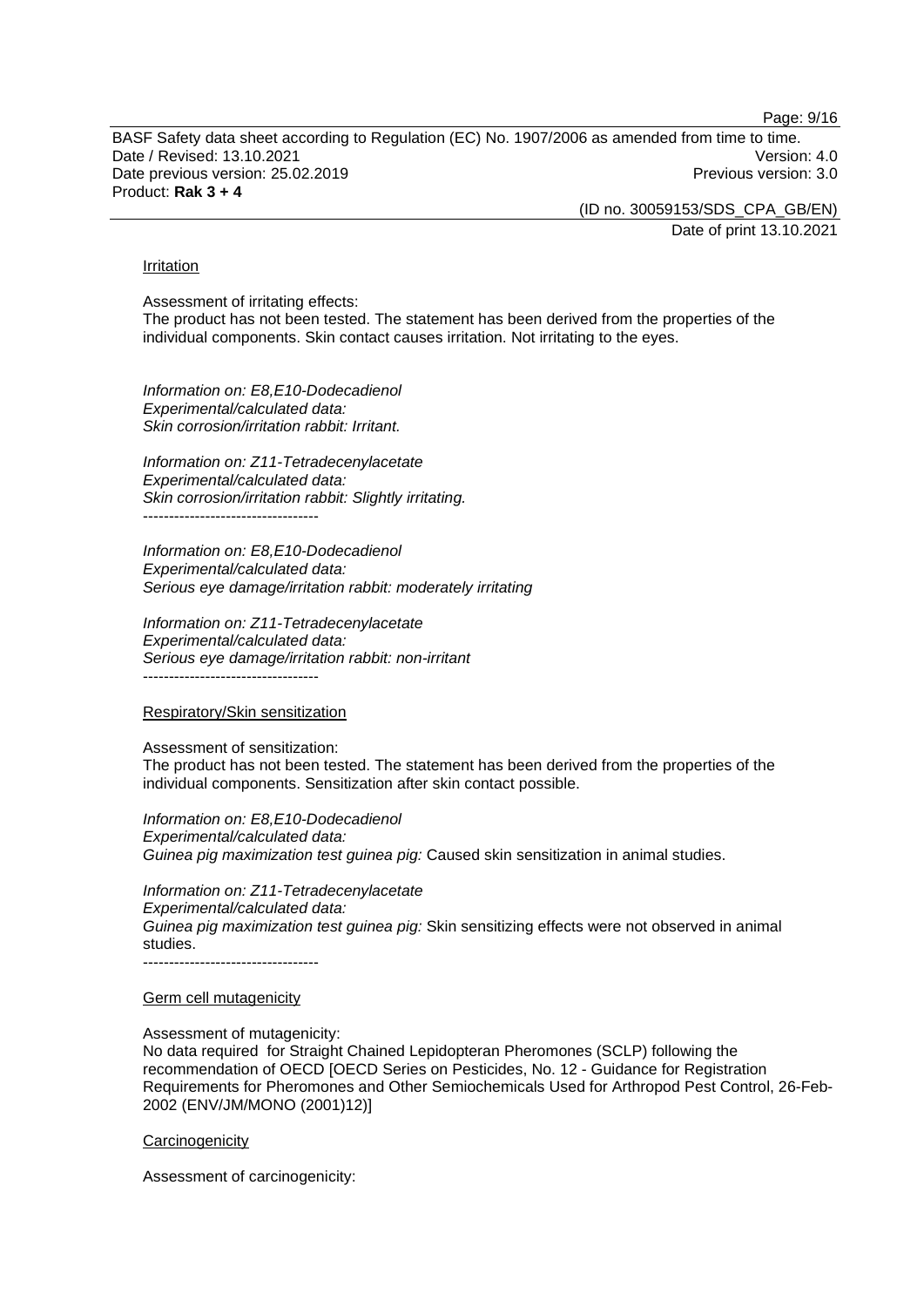Page: 10/16

BASF Safety data sheet according to Regulation (EC) No. 1907/2006 as amended from time to time. Date / Revised: 13.10.2021 **Version: 4.0** Date previous version: 25.02.2019 **Previous version: 3.0** Previous version: 3.0 Product: **Rak 3 + 4** 

(ID no. 30059153/SDS\_CPA\_GB/EN)

Date of print 13.10.2021

No data required for Straight Chained Lepidopteran Pheromones (SCLP) following the recommendation of OECD [OECD Series on Pesticides, No. 12 - Guidance for Registration Requirements for Pheromones and Other Semiochemicals Used for Arthropod Pest Control, 26-Feb-2002 (ENV/JM/MONO (2001)12)]

### Reproductive toxicity

Assessment of reproduction toxicity: No data required for Straight Chained Lepidopteran Pheromones (SCLP) following the recommendation of OECD [OECD Series on Pesticides, No. 12 - Guidance for Registration Requirements for Pheromones and Other Semiochemicals Used for Arthropod Pest Control, 26-Feb-2002 (ENV/JM/MONO (2001)12)]

# Developmental toxicity

# Assessment of teratogenicity:

No data required for Straight Chained Lepidopteran Pheromones (SCLP) following the recommendation of OECD [OECD Series on Pesticides, No. 12 - Guidance for Registration Requirements for Pheromones and Other Semiochemicals Used for Arthropod Pest Control, 26-Feb-2002 (ENV/JM/MONO (2001)12)]

Specific target organ toxicity (single exposure)

### Assessment of STOT single:

Based on the available information there is no specific target organ toxicity to be expected after a single exposure.

Remarks: The product has not been tested. The statement has been derived from the properties of the individual components.

# Repeated dose toxicity and Specific target organ toxicity (repeated exposure)

# Assessment of repeated dose toxicity:

No data required for Straight Chained Lepidopteran Pheromones (SCLP) following the recommendation of OECD [OECD Series on Pesticides, No. 12 - Guidance for Registration Requirements for Pheromones and Other Semiochemicals Used for Arthropod Pest Control, 26-Feb-2002 (ENV/JM/MONO (2001)12)]

### Aspiration hazard

The product has not been tested. The statement has been derived from the properties of the individual components. No aspiration hazard expected.

# Other relevant toxicity information

Misuse can be harmful to health.

# **SECTION 12: Ecological Information**

# **12.1. Toxicity**

Assessment of aquatic toxicity: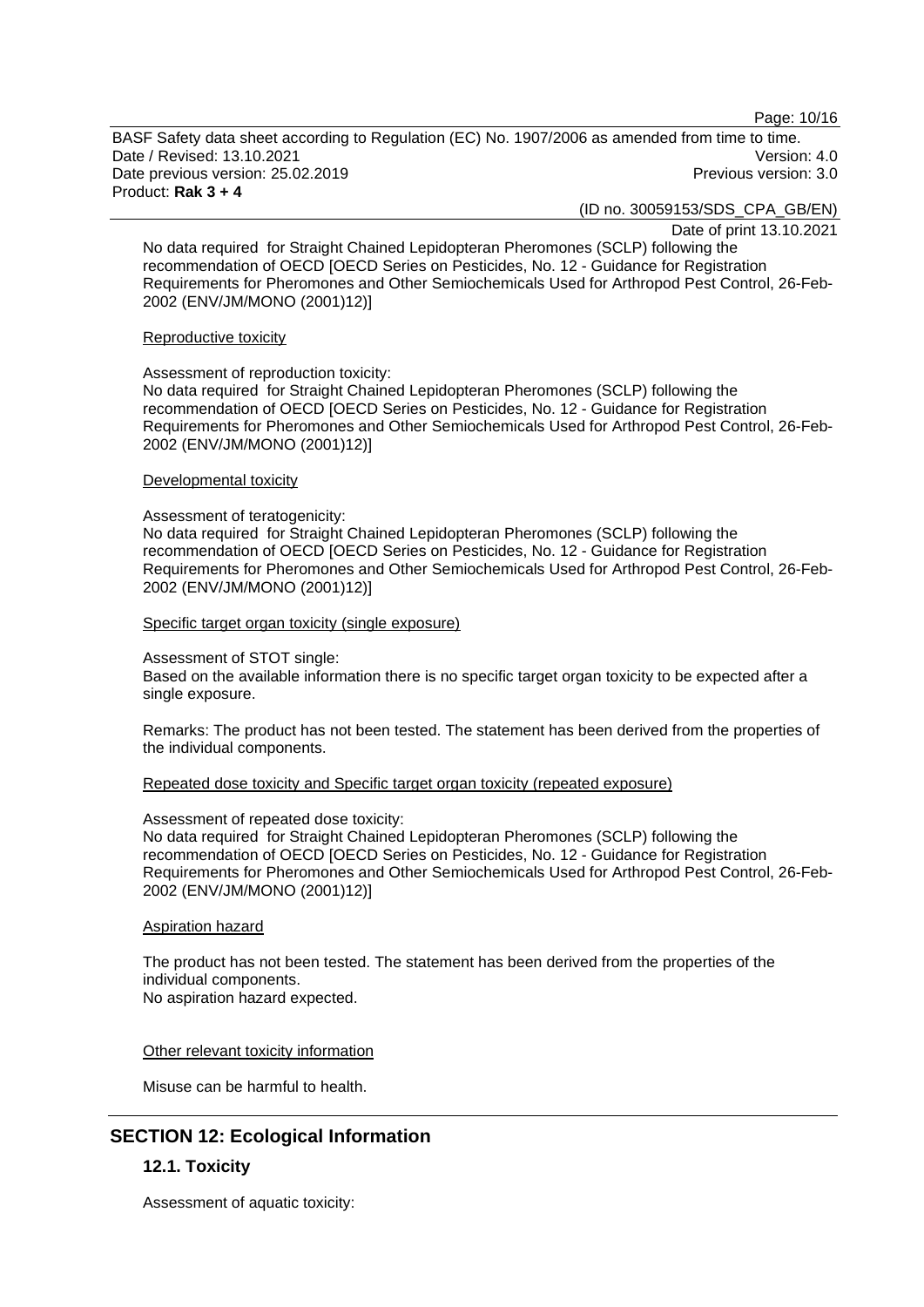Page: 11/16

BASF Safety data sheet according to Regulation (EC) No. 1907/2006 as amended from time to time. Date / Revised: 13.10.2021 **Version: 4.0** Date previous version: 25.02.2019 **Previous version: 3.0** Previous version: 3.0 Product: **Rak 3 + 4** 

(ID no. 30059153/SDS\_CPA\_GB/EN)

Date of print 13.10.2021

Harmful to aquatic life with long lasting effects. The product has not been tested. The statement has been derived from the properties of the individual components.

*Information on: E8,E10-Dodecadienol Toxicity to fish: LC50 (96 h) > 120 mg/l, Oncorhynchus mykiss* 

*LC50 (96 h) > 0.685 - < 1.22 mg/l, Brachydanio rerio* 

*Information on: Z11-Tetradecenylacetate Toxicity to fish: LC50 (96 h) > 10 mg/l, Cyprinus carpio*  ----------------------------------

*Information on: E8,E10-Dodecadienol Aquatic invertebrates: EC50 (48 h) 0.7 mg/l, Daphnia magna* 

*Information on: Z11-Tetradecenylacetate Aquatic invertebrates: LC50 (48 h) > 10 mg/l, Daphnia magna*  ----------------------------------

*Information on: E8,E10-Dodecadienol Aquatic plants: EC50 (72 h) 0.148 mg/l, Selenastrum capricornutum* 

*No observed effect concentration 0.056 mg/l, Selenastrum capricornutum* 

*Information on: Z11-Tetradecenylacetate Aquatic plants: EC50 (72 h) 0.36 mg/l (growth rate), Pseudokirchneriella subcapitata (OECD Guideline 201)*  ----------------------------------

### **12.2. Persistence and degradability**

Assessment biodegradation and elimination (H2O): The product has not been tested. The statement has been derived from the properties of the individual components.

*Information on: E8,E10-Dodecadienol Assessment biodegradation and elimination (H2O): Readily biodegradable (according to OECD criteria).* 

*Information on: Z11-Tetradecenylacetate Assessment biodegradation and elimination (H2O): Readily biodegradable (according to OECD criteria).*   $-$ 

# **12.3. Bioaccumulative potential**

Assessment bioaccumulation potential: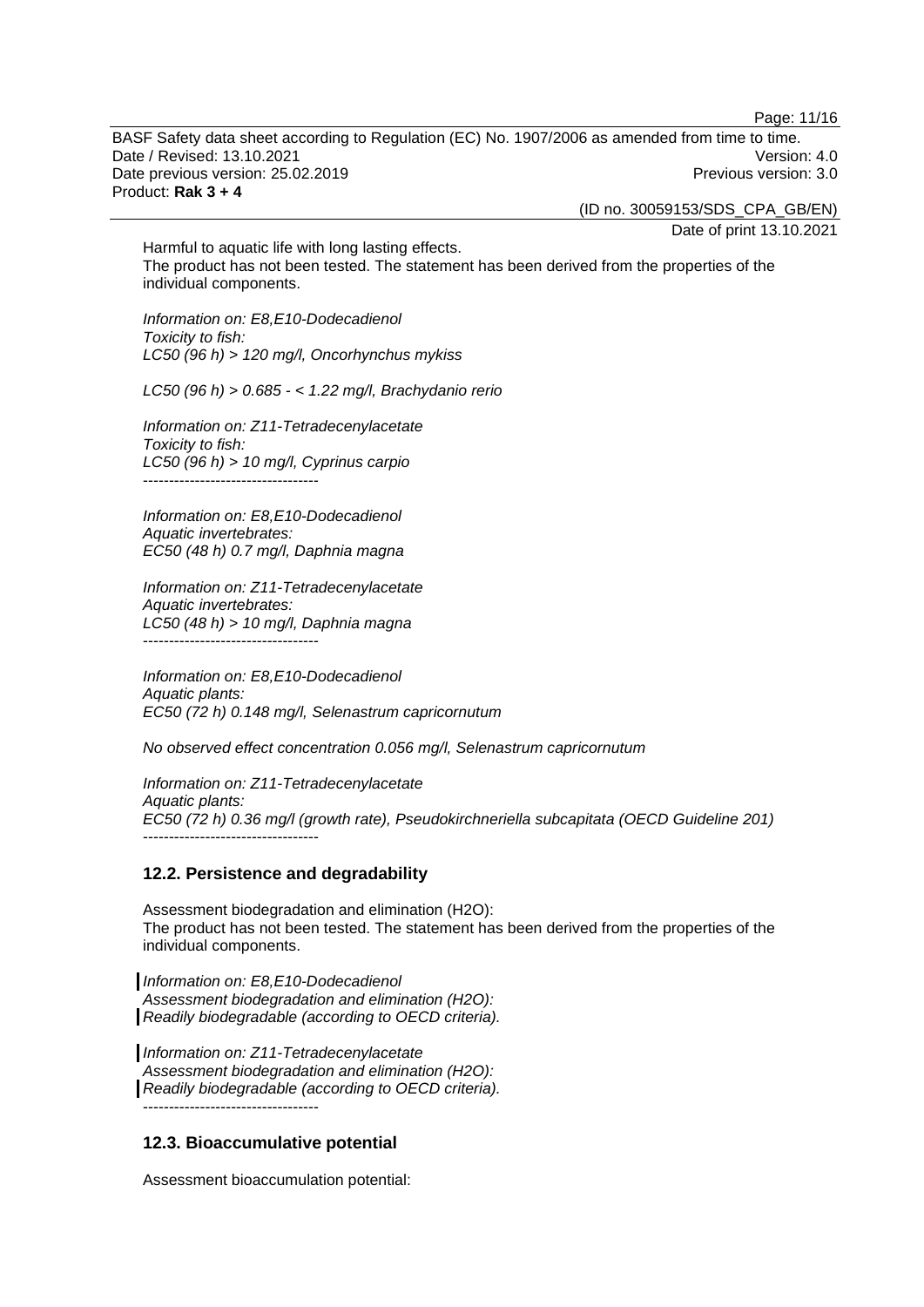Page: 12/16

BASF Safety data sheet according to Regulation (EC) No. 1907/2006 as amended from time to time. Date / Revised: 13.10.2021 Version: 4.0 Date previous version: 25.02.2019 **Previous version: 3.0** Previous version: 3.0 Product: **Rak 3 + 4** 

(ID no. 30059153/SDS\_CPA\_GB/EN)

Date of print 13.10.2021

No data required for Straight Chained Lepidopteran Pheromones (SCLP) following the recommendation of OECD [OECD Series on Pesticides, No. 12 - Guidance for Registration Requirements for Pheromones and Other Semiochemicals Used for Arthropod Pest Control, 26-Feb-2002 (ENV/JM/MONO (2001)12)]

# **12.4. Mobility in soil**

Assessment transport between environmental compartments: Adsorption in soil: The product has not been tested. The statement has been derived from the properties of the individual components.

*Information on: E8,E10-Dodecadienol* 

*Assessment transport between environmental compartments: Volatility: The substance will rapidly evaporate into the atmosphere from the water surface. Adsorption in soil: Study not necessary due to exposure considerations.* 

*Information on: Z11-Tetradecenylacetate Assessment transport between environmental compartments: Volatility: The substance will rapidly evaporate into the atmosphere from the water surface. Adsorption in soil: Study not necessary due to exposure considerations.*  -----------------------------------

# **12.5. Results of PBT and vPvB assessment**

The product does not contain a substance fulfilling the PBT (persistent/bioaccumulative/toxic) criteria or the vPvB (very persistent/very bioaccumulative) criteria.

# **12.6. Other adverse effects**

The product does not contain substances that are listed in Regulation (EC) 1005/2009 on substances that deplete the ozone layer.

# **12.7. Additional information**

Other ecotoxicological advice: Do not discharge product into the environment without control.

# **SECTION 13: Disposal Considerations**

# **13.1. Waste treatment methods**

Must be disposed of or incinerated in accordance with local regulations.

The UK Environmental Protection (Duty of Care) Regulations (EP) and amendments should be noted (United Kingdom).

This product and any uncleaned containers must be disposed of as hazardous waste in accordance with the 2005 Hazardous Waste Regulations and amendments (United Kingdom)

Contaminated packaging:

Contaminated packaging should be emptied as far as possible and disposed of in the same manner as the substance/product.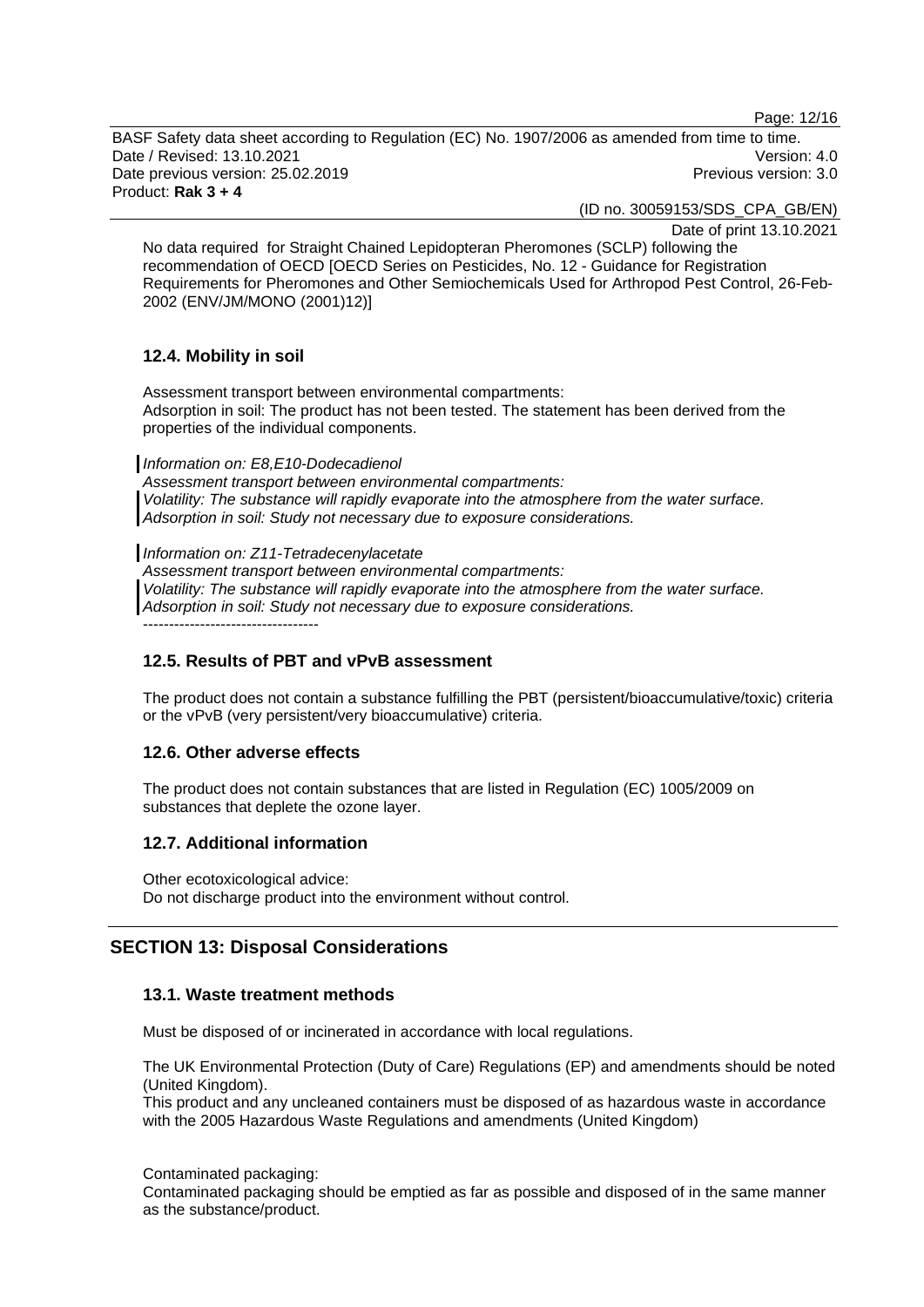Page: 13/16

BASF Safety data sheet according to Regulation (EC) No. 1907/2006 as amended from time to time. Date / Revised: 13.10.2021 Version: 4.0 Date previous version: 25.02.2019 **Previous version: 3.0** Previous version: 3.0 Product: **Rak 3 + 4** 

> (ID no. 30059153/SDS\_CPA\_GB/EN) Date of print 13.10.2021

# **SECTION 14: Transport Information**

# **Land transport**

#### ADR

| UN number:<br>UN proper shipping name:<br>Transport hazard class(es):<br>Packing group:<br>Environmental hazards:<br>Special precautions for<br>user  | Not classified as a dangerous good under transport regulations<br>Not applicable<br>Not applicable<br>Not applicable<br>Not applicable<br>Not applicable<br>None known |
|-------------------------------------------------------------------------------------------------------------------------------------------------------|------------------------------------------------------------------------------------------------------------------------------------------------------------------------|
| <b>RID</b>                                                                                                                                            |                                                                                                                                                                        |
| UN number:<br>UN proper shipping name:<br>Transport hazard class(es):<br>Packing group:<br>Environmental hazards:<br>Special precautions for<br>user  | Not classified as a dangerous good under transport regulations<br>Not applicable<br>Not applicable<br>Not applicable<br>Not applicable<br>Not applicable<br>None known |
| <b>Inland waterway transport</b><br><b>ADN</b>                                                                                                        |                                                                                                                                                                        |
| UN number:<br>UN proper shipping name:<br>Transport hazard class(es):<br>Packing group:<br>Environmental hazards:<br>Special precautions for<br>user: | Not classified as a dangerous good under transport regulations<br>Not applicable<br>Not applicable<br>Not applicable<br>Not applicable<br>Not applicable<br>None known |
| <b>Transport in inland waterway vessel</b><br>Not evaluated                                                                                           |                                                                                                                                                                        |
| Sea transport                                                                                                                                         |                                                                                                                                                                        |

IMDG

Not classified as a dangerous good under transport regulations UN number: Not applicable<br>UN proper shipping name: Not applicable UN proper shipping name: Transport hazard class(es): Not applicable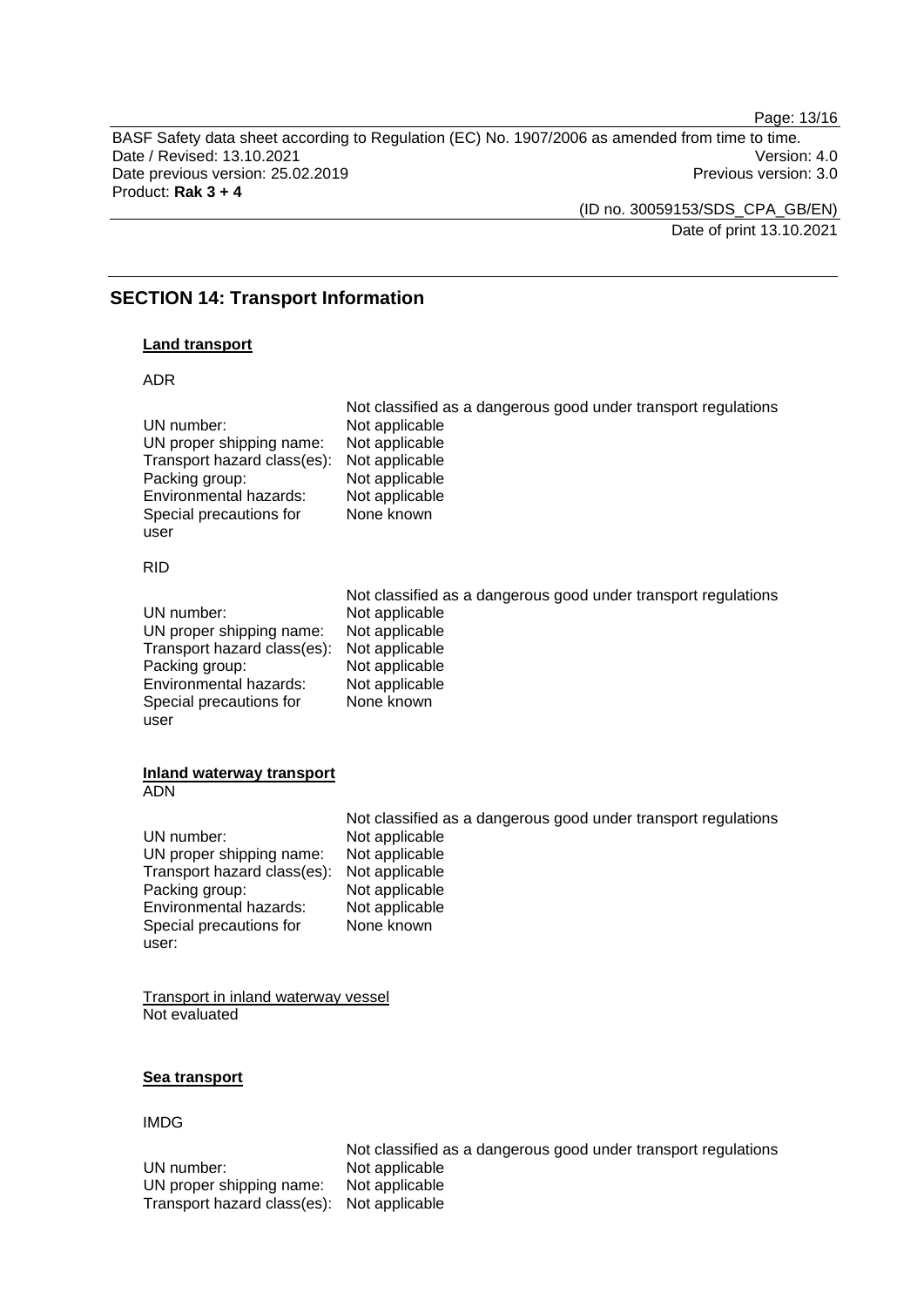Page: 14/16

BASF Safety data sheet according to Regulation (EC) No. 1907/2006 as amended from time to time. Date / Revised: 13.10.2021 Version: 4.0 Date previous version: 25.02.2019 **Previous version: 3.0** Previous version: 3.0 Product: **Rak 3 + 4** 

(ID no. 30059153/SDS\_CPA\_GB/EN)

Date of print 13.10.2021

| Packing group:          | Not applicable |
|-------------------------|----------------|
| Environmental hazards:  | Not applicable |
| Special precautions for | None known     |
| user                    |                |

# **Air transport**

### IATA/ICAO

|                                            | Not classified as a dangerous good under transport regulations |
|--------------------------------------------|----------------------------------------------------------------|
| UN number:                                 | Not applicable                                                 |
| UN proper shipping name:                   | Not applicable                                                 |
| Transport hazard class(es): Not applicable |                                                                |
| Packing group:                             | Not applicable                                                 |
| Environmental hazards:                     | Not applicable                                                 |
| Special precautions for                    | None known                                                     |
| user                                       |                                                                |

### **14.1. UN number**

See corresponding entries for "UN number" for the respective regulations in the tables above.

### **14.2. UN proper shipping name**

See corresponding entries for "UN proper shipping name" for the respective regulations in the tables above.

### **14.3. Transport hazard class(es)**

See corresponding entries for "Transport hazard class(es)" for the respective regulations in the tables above.

### **14.4. Packing group**

See corresponding entries for "Packing group" for the respective regulations in the tables above.

# **14.5. Environmental hazards**

See corresponding entries for "Environmental hazards" for the respective regulations in the tables above.

# **14.6. Special precautions for user**

See corresponding entries for "Special precautions for user" for the respective regulations in the tables above.

# **14.7. Transport in bulk according to Annex II of MARPOL and the IBC Code**

| Regulation:         | Not evaluated |
|---------------------|---------------|
| Shipment approved:  | Not evaluated |
| Pollution name:     | Not evaluated |
| Pollution category: | Not evaluated |
| Ship Type:          | Not evaluated |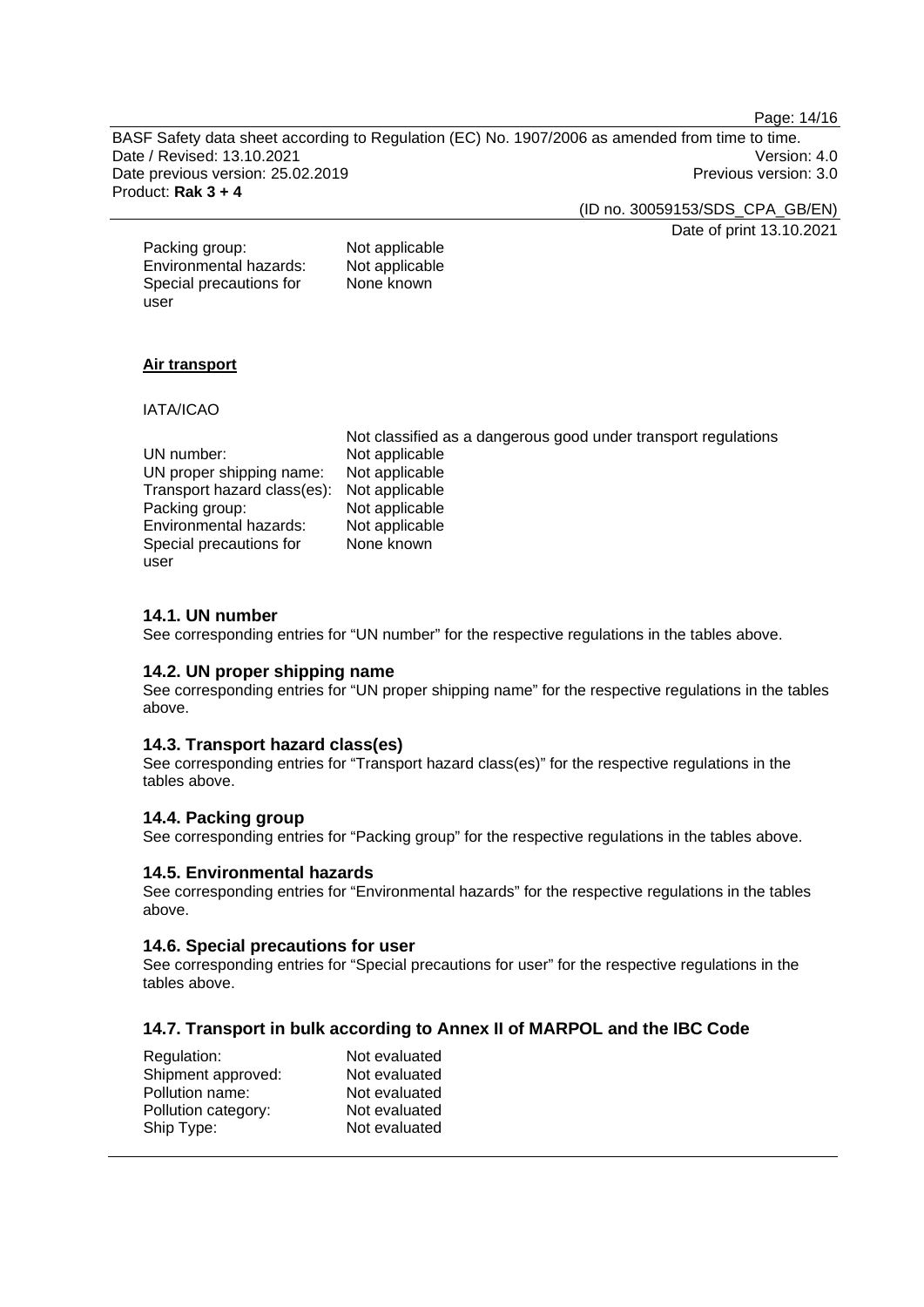Page: 15/16

BASF Safety data sheet according to Regulation (EC) No. 1907/2006 as amended from time to time. Date / Revised: 13.10.2021 **Version: 4.0** Date previous version: 25.02.2019 **Previous version: 3.0** Previous version: 3.0 Product: **Rak 3 + 4** 

> (ID no. 30059153/SDS\_CPA\_GB/EN) Date of print 13.10.2021

# **SECTION 15: Regulatory Information**

# **15.1. Safety, health and environmental regulations/legislation specific for the substance or mixture**

Prohibitions, Restrictions and Authorizations

Annex XVII of Regulation (EC) No 1907/2006: Number on List: 3

Restrictions of Regulation (EC) No 1907/2006, Annex XVII, do not apply for the intended use(s) of the product given in this SDS.

Directive 2012/18/EU - Control of Major Accident Hazards involving dangerous substances (EU): Listed in above regulation: no

This product is classified under the European CLP Regulation. (United Kingdom) The data should be considered when making any assessment under the Control of Substances Hazardous to Health Regulations (COSHH), and related guidance, for example, 'COSHH Essentials' (United Kingdom).

This product may be subject to the Control of Major Accident Hazards Regulations (COMAH), and amendments if specific threshold tonnages are exceeded (United Kingdom).

# **15.2. Chemical Safety Assessment**

Advice on product handling can be found in sections 7 and 8 of this safety data sheet.

# **SECTION 16: Other Information**

For proper and safe use of this product, please refer to the approval conditions laid down on the product label.

|                        | Full text of the classifications, including the hazard classes and the hazard statements, if mentioned |
|------------------------|--------------------------------------------------------------------------------------------------------|
| in section 2 or 3:     |                                                                                                        |
| Skin Corr./Irrit.      | Skin corrosion/irritation                                                                              |
| Skin Sens.             | Skin sensitization                                                                                     |
| <b>Aquatic Chronic</b> | Hazardous to the aquatic environment - chronic                                                         |
| <b>Aquatic Acute</b>   | Hazardous to the aquatic environment - acute                                                           |
| H315                   | Causes skin irritation.                                                                                |
| H317                   | May cause an allergic skin reaction.                                                                   |
| H411                   | Toxic to aquatic life with long lasting effects.                                                       |
| EUH401                 | To avoid risks to human health and the environment, comply with the                                    |
|                        | instructions for use.                                                                                  |
| <b>H400</b>            | Very toxic to aquatic life.                                                                            |

# Abbreviations

ADR = The European Agreement concerning the International Carriage of Dangerous Goods by Road. ADN = The European Agreement concerning the International Carriage of Dangerous Goods by Inland waterways. ATE = Acute Toxicity Estimates. CAO = Cargo Aircraft Only. CAS = Chemical Abstract Service. CLP = Classification, Labelling and Packaging of substances and mixtures. DIN = German national organization for standardization. DNEL = Derived No Effect Level. EC50 = Effective concentration median for 50% of the population.  $EC = European Community$ .  $EN = European Standards$ . IARC = International Agency for Research on Cancer. IATA = International Air Transport Association.